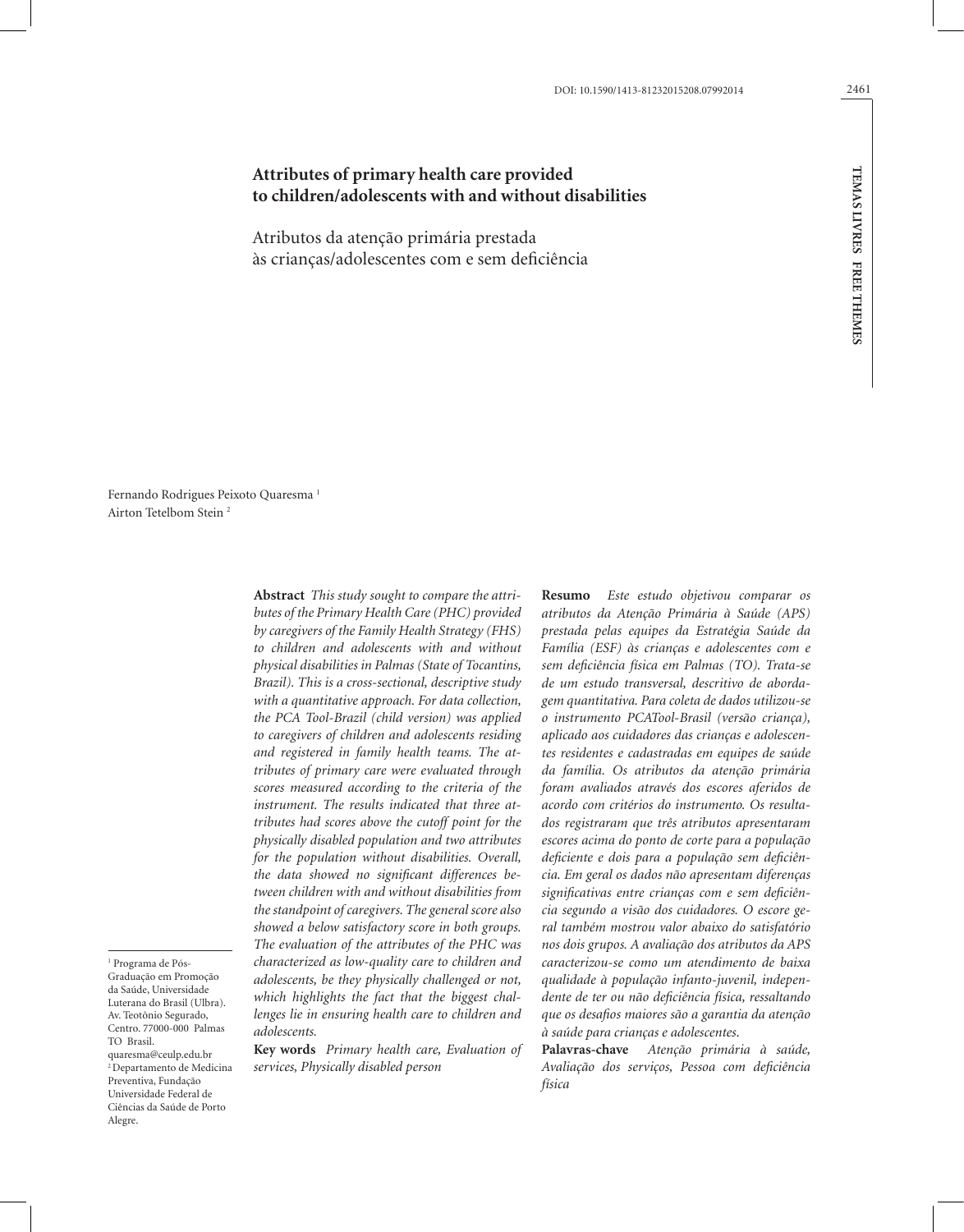## **Introduction**

The population of children and adolescents physically challenged represents groups exposed to greater vulnerabilities caused by a context of social inequality, resulting from the historical process of exclusion<sup>1</sup>. Discrimination based on disability is shown by a number of barriers that limit access to various services, especially health, including physical barriers, means of transportation<sup>2</sup>, inadequate preventive care, dissatisfaction with care<sup>3</sup>, professional inadequacy<sup>4</sup>, miscommunications and failures of the health care financial systems $1,3,5$ .

Global discussion concerning health needs of populations, including vulnerable groups (impaired people), has been marked by the development of several healthcare models, such as the premises of PHS that were presented more than 30 years ago at the International Conference on Primary health care in Alma Ata – 1978. The PHS principles aimed at a conceptual alignment to place the PHS as a fundamental device of complex gears of integrated health care networks<sup>6</sup>. The search for convergent actions to implement PHS principles has become the main strategy for the organization of public health services<sup>7</sup>.

Since 1980, Brazil has refocused the national health model, historically marked by highly complex and costly actions and services, to a health care network based on the principles and recommendations of Alma Ata<sup>8</sup>. The strengthening of primary care was obtained through major changes in the organization, financing and provision of services, which were marked by decentralized actions for health promotion and expansion of health care based on the model of Family Health Strategy (FHS – a program of the Brazilian federal government), chosen as the backbone of the Primary Health Care policy (PHS)<sup>8,9</sup>.

Studies show that health care systems based on the principles of PHS, structured in accordance with its ordering attributes, are more effective, most satisfactory for the population, with lower costs and greater equity, even in a context of great social inequity<sup>10,11</sup>.

An important instrument to assess the structure and process at PHS was developed<sup>11</sup>. The *Primary Care Assessment Tool (PCATool)* has already been validated in Brazil and it allows to measure the presence and extension of essential and derivate attributes of PHS for health care services. It can be applied to professionals in health care or users and it is directed to health actions to adults and children (in distinct version), reflecting the experience of different groups in health care<sup>12,13</sup>.

For Starfield<sup>11</sup>, PHS has four essential attributes: first contact, continuity or longitudinality, comprehensiveness and coordination and two derivate attributes: family and community guidance.

The first contact implies access and use of services for each new problem or for a routine follow-up of health. Longitudinality shows continual health care, as well as the use of services overtime by the users. Integrality consists of services offered by caregivers to meet the most common needs of the population. It also establishes the responsibility for other points of health care and adequate recognition of problems that cause diseases. Moreover, integrality offers preventive and care services and warranty of several service types. Coordination refers to the professional/ service of PHS as a regulator for the access to health services at other levels of the health system, such as diagnostic services and specialized references. Family guidance shows whether the health care considers the family as a subject of attention. Community guidance presupposes the recognition of Family needs in terms of physical, economic, social and cultural contexts where the community is inserted $11$ .

Thus, it becomes important to identify and measure PHS attributes, once the level of orientation of a service for PHS contributes to implement effective and equalitarian public policies mainly to the children and adolescents, who face even more evident inequalities when these subgroups are composed of physically challenged people<sup>14,15</sup>.

This study aimed to compare the quality of the Primary Health Service (PHS) offered to children/adolescents with or without disabilities in the municipality of Palmas, state of capital of Tocantins, Brazil, based on the evaluation of caregivers.

## **Method**

We conducted a cross-sectional and descriptive study, using a quantitative approach, in the municipality of Palmas. Palmas has an estimated population of 228,332 and it is the capital city of Tocantins State. The municipality has 39 service units of PHC distributed in strategic locations to ensure access of the population. Thirty-seven teams are from the Family Health Strategy (FHS), two from FHS-rural and two are characterized as polyclinics. All units have operate for more than three years.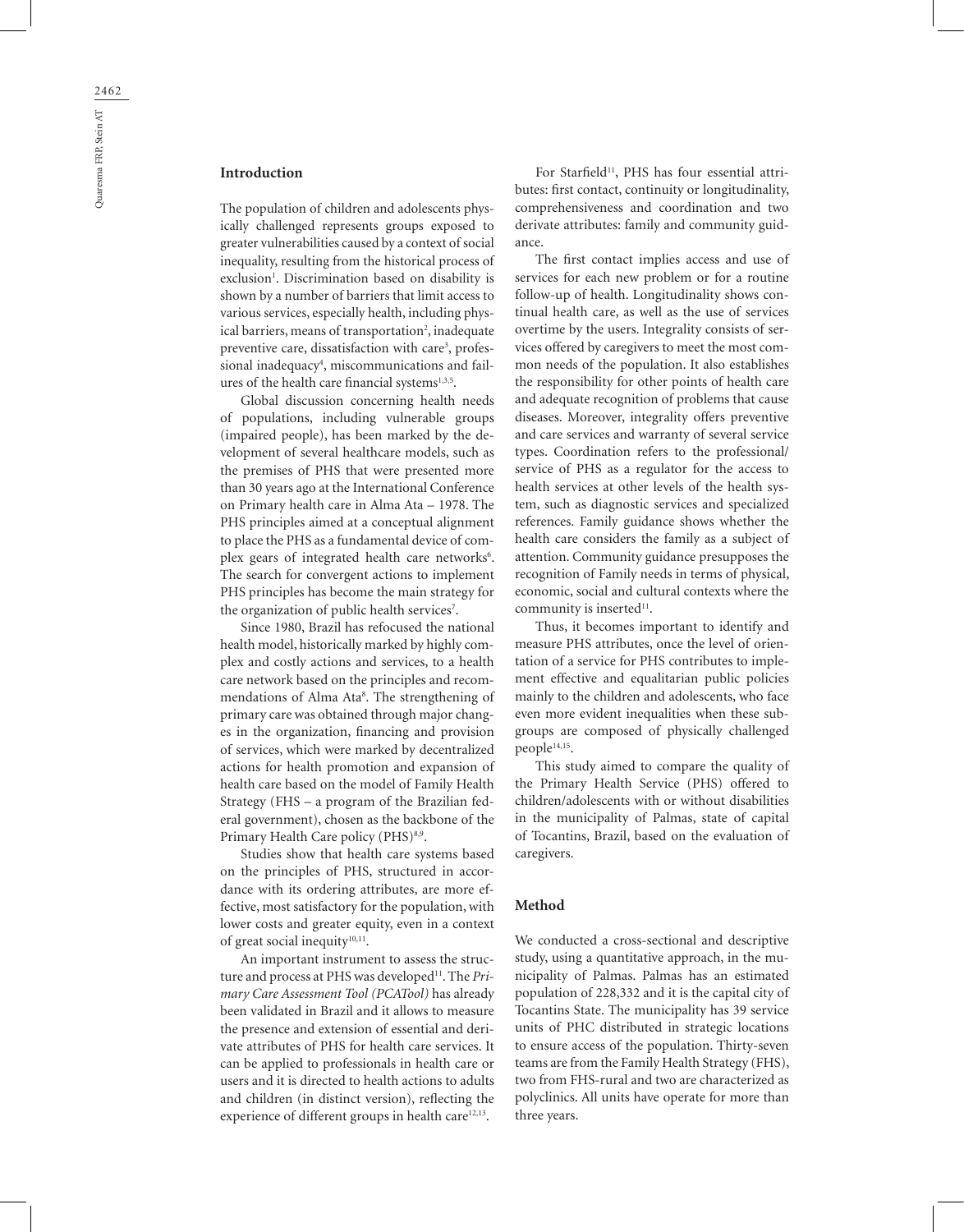The target population comprises caregivers of children/adolescents between 12-18 years of age, properly matriculated in the public school system, residing and registered in the regions served by the caregivers of PHS in the municipality of Palmas, Tocantins State. We considered losses people that refused to participate in the study and those who were not located after three attempts for an interview at the known address or because of incorrect address.

After applying these criteria, we carried out the stages to achieve the proposed objectives. Stage I (Figure 1) corresponded to the selection and contact with schools. The sample was defined based on the 73 schools that comprise the public school system of the municipality. We selected 49 schools (67%) with students within the age range of the study.

The sample size calculation was performed assuming prevalence of physical disability of 2.88%16, acceptable error 1.5%, confidence level 95% and design effect 2, with the total sample estimated at 651 individuals. A method of cluster sampling, where each school formed a cluster, was used<sup>16</sup>. The selection of students was established proportionally to each school in the sample calculation. For that purpose, attendance



card were arranged in ascending order from 7th grade of elementary school to 3rd year of high school where all the attendance cards were part of a single list. We selected the first student of the attendance card, using a leap of 24 students for the next, according to the selection method. A database was built with information about the stakeholders (name, address and telephone number) to schedule the interviews.

In Stage II (Figure 1), data were collected in two phases: - in the first one, a telephone contact was made to present the purpose of the study and schedule the interview; - in the second one, we collected information at their residence or work, or in some cases at the school of the child/adolescent.

This research used the definition "disabled person" to individuals with absence or impairment of a body part and/or having difficulty or inability to walk, move or handle objects<sup>17</sup>. To facilitate the identification, a folder with figures of the main characteristics or manifestations of physical disabilities was created.

Inclusion criteria involved the connection of children/adolescents with the use of Family Health Strategy. Exclusion criteria: children with canceled registration that evaded school or was transferred to other schools during the study period. Those who refused to participate in the study, or who were not located after three attempts of the interviewer at the address or because of incorrect address were considered losses.

Data collection was performed using the instrument *PCATool - Primary Care Assessment Tool* - Brazil Child Version (PCATool-VC), validated in Portuguese<sup>12</sup>, which measures the extent of the essential and derivate attributes of the PHS in child health care services based on family/ caregiver. Fifty-five items divided into 10 components compose the extent of attributes measured classified as essential (first contact, coordination, longitudinality, comprehensiveness and coordination of care) and derivatives (community and family guidance and cultural competence), investigating the "Affiliation Degree" to the regular source of care. The instrument includes Likert Scale responses with interval from 1 to 4 for each attribute evaluated  $(4 =$  definitely yes,  $3 =$  probably yes,  $2 =$  probably no,  $1 =$  definitely not, and 9  $=$  do not know / cannot remember)<sup>12</sup>.

Data on demographic and socioeconomic characteristics of the caregiver (age, gender, social class, income, marital status, employment status, receipt of government benefits) and children/ad-Figure 1. Study plan for sample collection. **Figure 1.** Study plan for sample collection.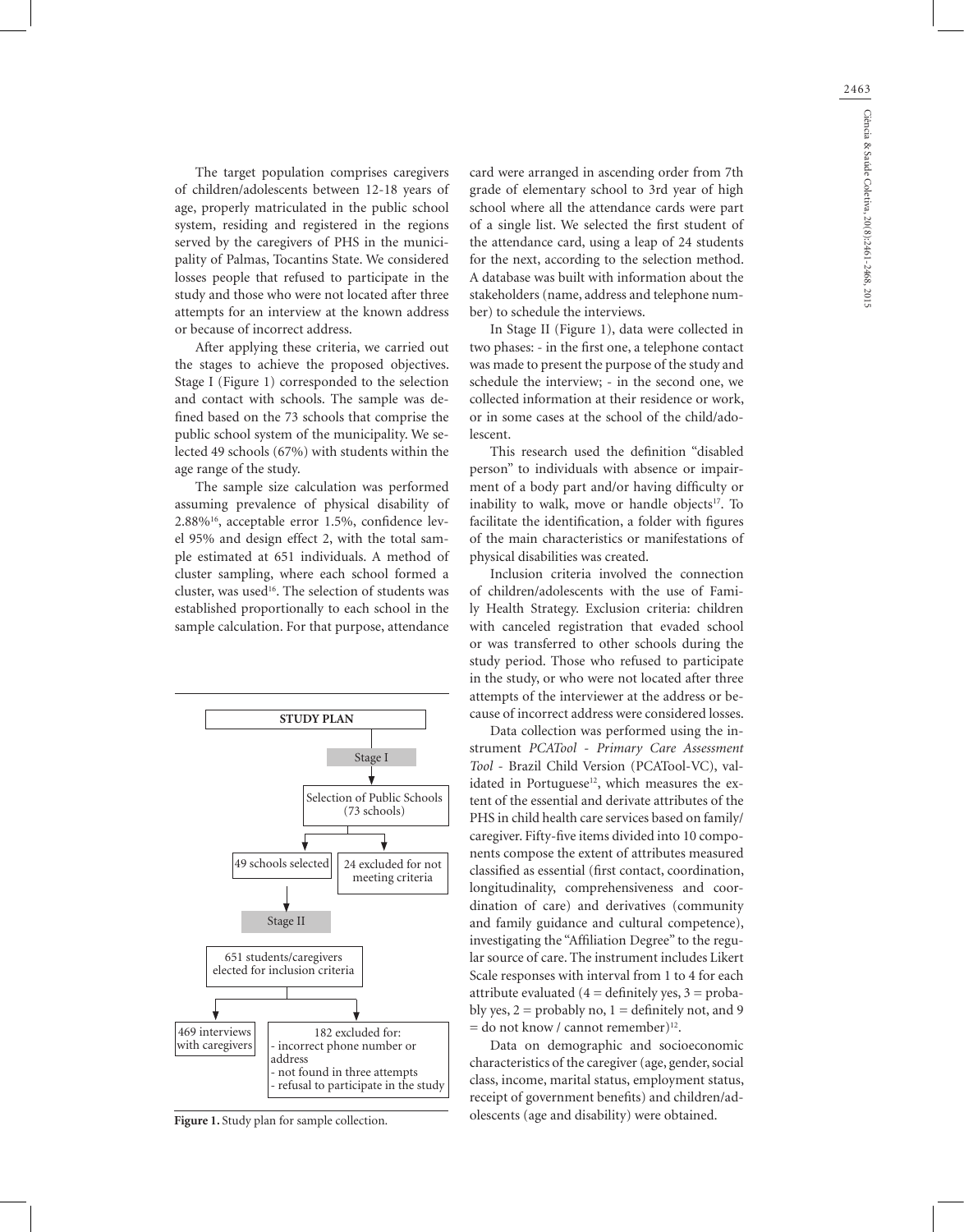The statistical analysis was performed using the statistical package SPSS (Statistical Package for Social Sciences) version 18.0 *for Windows* to assess the distribution of social, economic and demographic categorical variables between groups of students with and without physical disabilities. We used bivariate statistics (chi-square).

To check the quality of care in PHC, scores of each attribute were calculated, obtained from the means of the composing items. All scores of each attribute was transformed into a continuous range between 0-10 using the formula: Adjusted score =  $[(score obtained -1) / (4-1)]$  x10 to allow the calculation of "Essential score" and "Overall Score" of PHS<sup>12</sup>.

The "Essential score" was measured by adding the mean scores of components belonging to the "Essential Attributes" to the value assigned to "Degree of Affiliation" and divided by the number of components. The calculation of the "Main Score", in turn, followed the same principle, having increased, however, the mean scores of the three attributes derived from PHS. The cut point for scores  $\geq 6.6$  indicates adequate presence and satisfactory values of the attributes of PHS<sup>12,13</sup>.

The study was submitted to the Ethics Committe in Research of the Lutheran University Center of Palmas – CEULP/ULBRA, and was approved. It was also approved by the State and Municipal Departments of Education. Ethical principles were respected at all stages of research in compliance with CNS Resolution No. 466/1218 that regulates research involving human subjects.

#### **Results**

Among the 656 eligible according to the inclusion criterion, 469 participants were interviewed. Fifty-two people (7%) were not found and were considered a loss because of telephone registration problems, or they were not found at home after three attempts of the interviewer at the address, or due to incorrect address.

Table 1 shows the main socio-demographic characteristics of the families/caregivers of the children/adolescents with physical disabilities.

The average age was  $14.9$  (SD  $\pm$  1.9) without disabilities, with disabilities  $13.2$  (SD  $\pm$  1.3).

Among the demographic characteristics, women were identified as the main caregivers of children/adolescents accounting for 404 (87%) in the group without disabilities and four (80%) in the physically-challenged group. Of these, the majority of caregivers  $(335 - 71\%)$  were students' mothers. Regarding the age, stratification per group showed a greater prevalence between 31 and 60 years old (406 – 88.1%) in the group without disabilities and five (100%) in the group with disabilities.

The average per capita income was R\$ 2,101.13 (SD  $\pm$  1,743.8) for nondisabled and R\$ 996.00 (SD  $\pm$  319.5) of the disabled population, prevailing in Class C to E for both with 367 (SD ± 79.1%) without disabilities and five (100%) with disabilities. The employment scenario shows that 293 (63.4%) without disabilities are currently employed and two (40%) with disabilities are unemployed.

In terms of benefits granted by the government, 114 (24.6%) in the group without disabilities receive some benefit and no member of the group with disabilities reported receiving.

The average age of children/adolescents was 14.9 ( $SD \pm 1.9$ ) in the group of non-disabled and 13.2 (SD  $\pm$  1.3) in the group with disabilities. Regarding the PHS link with family/caregivers, in the group without disabilities, 260 (56%) took the children/adolescents to FHS, while in the group with disabilities only one family (20%) reported taking the children to FHS.

The mean scores of attributes of FHS in PHS regarding caregivers of children/adolescents are shown in Table 2.

The "Affiliation" component had mean scores above the cutoff point for both groups, 9.4 for the group without disabilities and 9.3 for the group with disabilities. The mean score of the "Use" component to people without disabilities showed greater value [7.2 (SD  $\pm$  2.2)] than that of the disabled group  $[5.5 (SD \pm 2.8)].$ 

The "Coordination" component had mean scores for the 'System Information' attribute of 6.9 (SD  $\pm$  2.0) for the non-disabled and 6.6 (SD ± 1.5) for the disabled.

The 'Use' attribute of the component "Access First Contact" had scores above the cutoff for the non-disabled  $[7.2 (SD  $\pm$  2.2)] and below the cut$ off point  $[5.5 (SD \pm 2.8)]$  for the disabled.

The average "Essential Scores" was without disabilities 5.6 (SD  $\pm$  0.7) and with disability 5.3 (SD  $\pm$  0.4). Moreover, the average of "General Scores" was 5.1 without disabilities (SD  $\pm$  0.7) and 4.7 ( $SD \pm 0.3$ ) with disabilities.

## **Discussion**

Comparing the main demographic socioeconomic characteristics of populations with and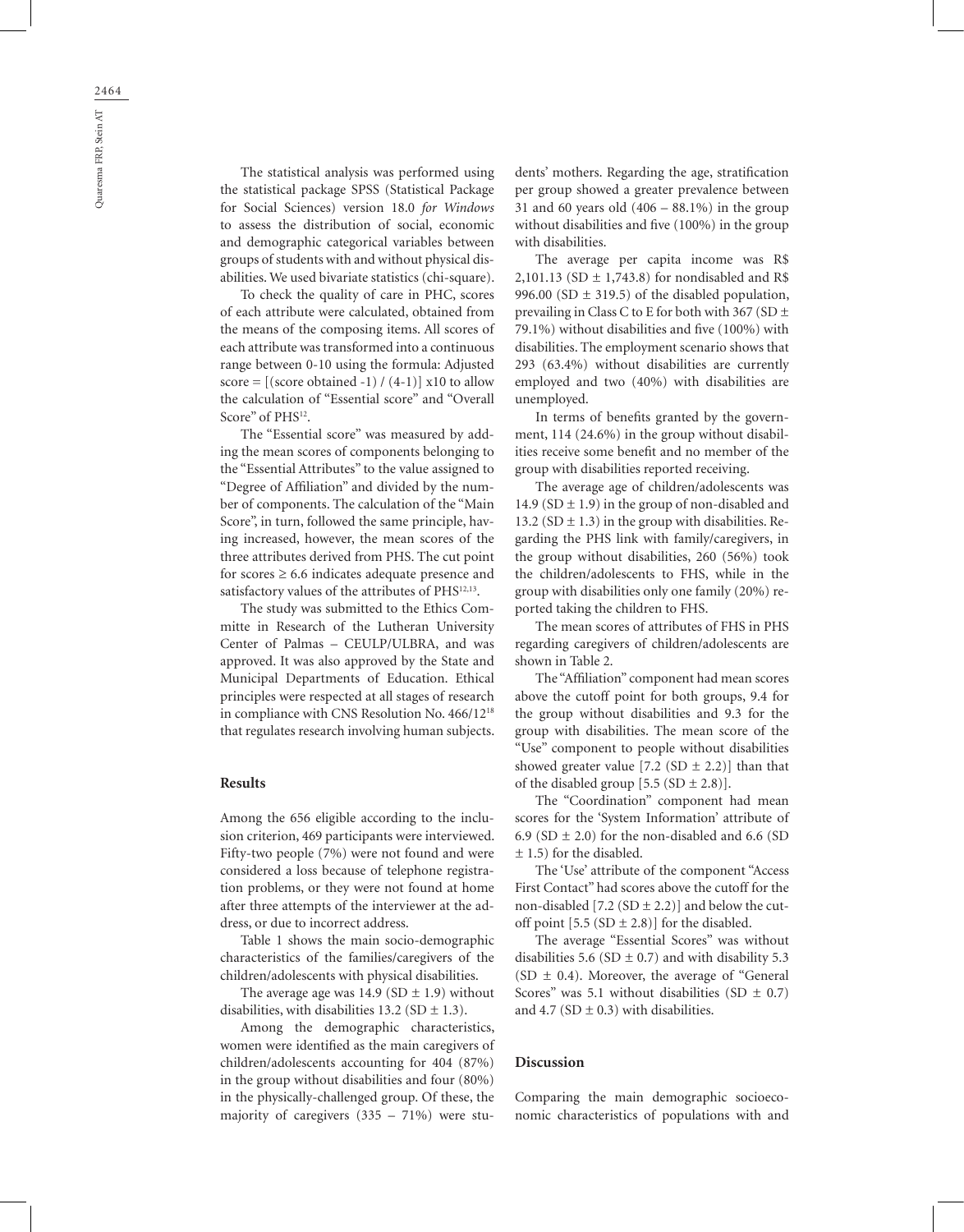| <b>Variables</b>                    | <b>Without Disabilities</b><br>[median(dp) / %]<br>$n = 464$ | <b>With Disabilities</b><br>$[median(dp)/\%]$<br>$n=5$ |
|-------------------------------------|--------------------------------------------------------------|--------------------------------------------------------|
|                                     |                                                              |                                                        |
| Male                                | 60 (13%)                                                     | $1(20\%)$                                              |
| Female                              | 404 (87%)                                                    | $4(80\%)$                                              |
| Age                                 |                                                              |                                                        |
| From 18 to 30 years old             | 32 (7%)                                                      |                                                        |
| From 18 to 60 years old             | 406 (88%)                                                    | $5(100\%)$                                             |
| more than 60 years old              | 26(5%)                                                       |                                                        |
| Economic class (ABEP <sup>a</sup> ) |                                                              |                                                        |
| $A1A2 - B1B2$                       | 97 (21%)                                                     |                                                        |
| $C1C2 - DE$                         | 367 (79%)                                                    | $5(100\%)$                                             |
| Per Capita Income                   | 2,101.13 (1,743.8)                                           | 996.00 (319.5)                                         |
| Marital status                      |                                                              |                                                        |
| Without partner                     | 114(25%)                                                     |                                                        |
| With partner                        | 350 (75%)                                                    | $5(100\%)$                                             |
| Occupational status                 |                                                              |                                                        |
| Working                             | 294 (64%)                                                    | $2(40\%)$                                              |
| Not working                         | 170 (36%)                                                    | $3(60\%)$                                              |
| Receiving Benefit <sup>b</sup>      |                                                              |                                                        |
| Yes                                 | 114 (25%)                                                    |                                                        |
| No                                  | 350 (75%)                                                    | $5(100\%)$                                             |
| Children/adolescents age (years)    | 14.9(1.9)                                                    | 13.2(1.3)                                              |
| <b>Essential score of PHS</b>       | 5.6(0.7)                                                     | 5.3(0.4)                                               |
| General score of PHS                | 5.1(0.7)                                                     | 4.7(0.3)                                               |
| Link with ESF                       |                                                              |                                                        |
| Never used PHS                      |                                                              |                                                        |
| $> 1$ year                          | 204 (44%)                                                    | $4(80\%)$                                              |
| $\leq 1$ year                       | 260 (56%)                                                    | 1(20%)                                                 |

**Table 1.** Comparison of demographic socioeconomic characteristics, social support, children/adolescent age, PHS score of attributes and ESF use of students with and without physical disabilities, Palmas/TO, 2013.

<sup>\*</sup> ABEP: Brazilian Association of Research Companies. <sup>b</sup> Benefit: (Municipal, State or Federal Government).

without disabilities, we observe that disabled people have lower income, do not have employment, and receive benefits from the government, that is, they are poorer and have less purchasing power, greatly affecting the children.

Similar studies show inequalities and socioeconomic disparities<sup>19-21</sup>, which are aggravated when the subjects belong to groups with historical profile of exclusion and discrimination such as the disabled<sup>22</sup>, indigenous people<sup>23</sup>, quilombolas<sup>24</sup>, making the inequities in PHC more acute and hampering their right to health, guaranteed by the Convention on Children's Rights and, in Brazil, in the Children Statute<sup>25</sup>.

Children with disabilities require dependence and in our study, the mother was identified as the main caregiver, similar to other studies<sup>21,26</sup> that indicate women as a predisposing factor for caregiving, since women tend to show greater willingness to use health care than men do.

**Table 2.** The mean score of attributes of FHS in PHC according to family/guardian of children/adolescents with and without physical disabilities in relation to health services, Palmas/TO, 2013.

| <b>Variables</b>              | <b>Without Disabilities With Disabilities</b><br>mean $(SD \pm)$<br>$n = 464$ | $mean(SD \pm)$<br>$n=5$ |
|-------------------------------|-------------------------------------------------------------------------------|-------------------------|
| Degree of affiliation         | 9.4(1.4)                                                                      | 9.3(1.4)                |
| Use                           | 7.2(2.2)                                                                      | 5.5(2.8)                |
| accessibility                 | 3.6(1.7)                                                                      | 4.3(2.5)                |
| longitudinality               | 3.7(0.9)                                                                      | 3.5(0.3)                |
| Care Integration              | 6.1(2.4)                                                                      | $8.0(*)$                |
| <b>Information System</b>     | 6.9(2.0)                                                                      | 6.6(1.5)                |
| Available services            | 4.3(1.2)                                                                      | 3.4(1.3)                |
| Rendered Services             | 3.8(2.1)                                                                      | 4.0(1.7)                |
| Family guidance               | 2.3(2.1)                                                                      | 2.2(0.7)                |
| Community guidance            | 4.4(1.7)                                                                      | 3.0(0.7)                |
| <b>Essential score of PHS</b> | 5.6(0.7)                                                                      | 5.3(0.4)                |
| <b>General score</b>          | 5.1(0.7)                                                                      | 4.7(0.3)                |

\* only one individual in this evaluation.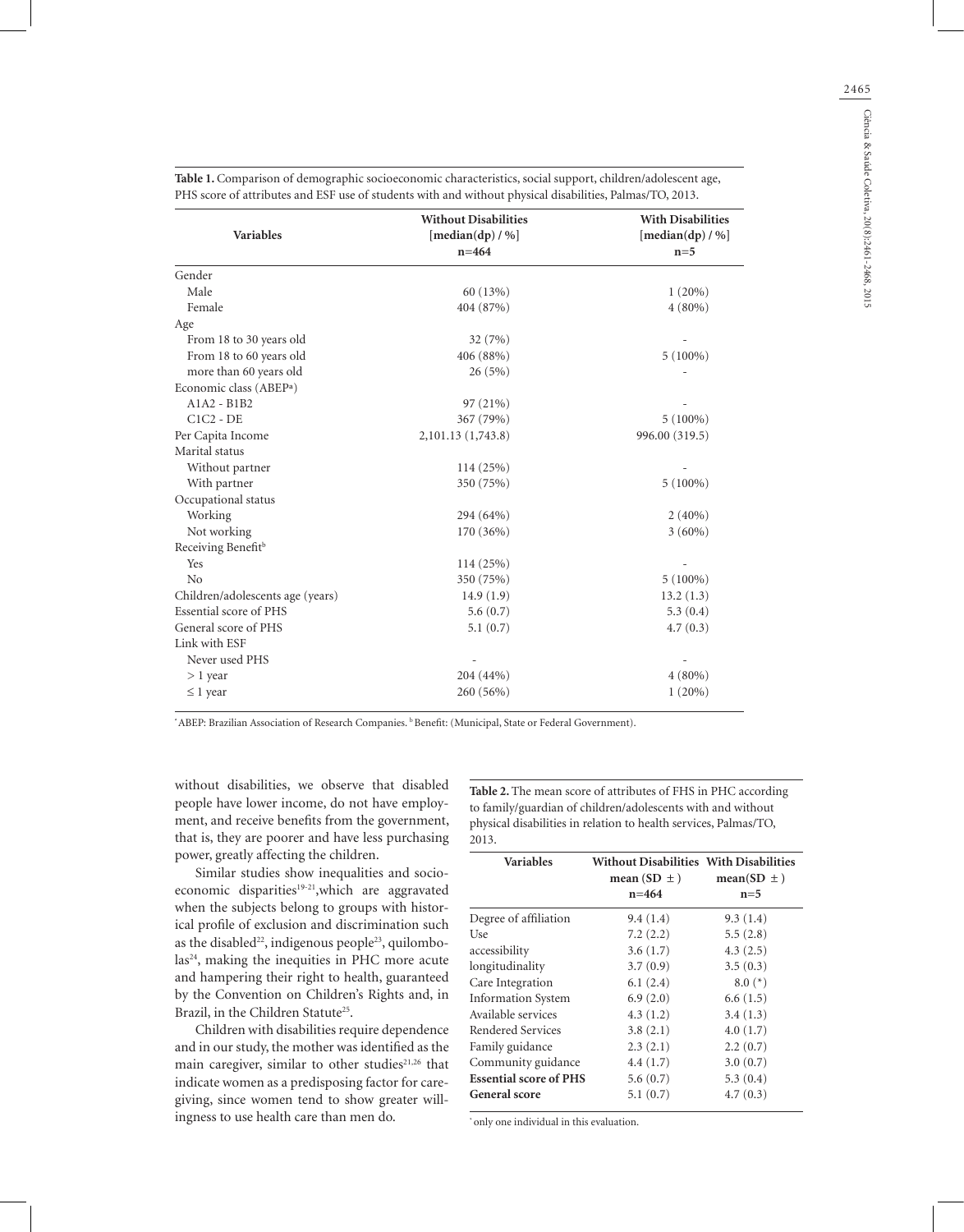The main determinants for the use health care in PHC depend<sup>27</sup> on various interrelated factors such as: (a) need for care - morbidity, seriousness and urgency of treatments; (b) users - demographic characteristics (age, gender), geographic (physical barriers), socioeconomic characteristics (income, education, expenses, occupation), cultural (religion), psychological and physical (disabilities); (c) caregivers - demographic characteristics (age, gender), graduation, professional expectation, professional experience, type of practice, salary; (d) the organization - available resources, structure (availability of doctors, hospitals, clinics), social and geographical access; (e) policies - the type of health care, financing, health insurance, amount, distribution of resources, laws and professional regulations of the system.

Studies show stagnation of caregivers to include the community into health care actions and a certain inertia at not including actions into services<sup>28,29</sup>. These studies indicate that the process of social participation must be continuously improved.

The results obtained in the study using PCA-Tool regarding the evaluation of health care show that, using a score  $\geq 6.6$  as a parameter to indicate the presence and extent of PHC attributes, students are not present in the caregiving process for most attributes.

The scores observed for affiliation degree of students show that the family/guardians identify the FHS as a reference service for their child (children)/ adolescent (s), but the same was not observed in the access attribute of first contact.

The findings of Leão et al.<sup>20</sup> indicate that the use of the health care can be justified by particularities in the health at this stage of life characterized by greater number of acute cases. The use of FHS by children is associated with improvements in some health indicators, such as reducing the number of deaths from diarrheal disease and respiratory tract infection in the post-neonatal period<sup>30</sup>.

Marques et al. $24$  studied the characteristics of 76 families of the quilombola community in Minas Gerais and observed that the recognition of the FHS as well as its use can be justified for being the only access available to the community, far from other public health care.

The low scores found in subsection accessibility to students with physical disabilities take bigger because it portrays the perverse inequity that children / adolescents are subject to $31$ , indicating that this attribute is a point on PHC problem.

The lack of observed longitudinality shows weak continuity of health care for schoolchildren. The ways of hiring the FHT professionals in Brazil, in general, leads to discontinuity in the composition of teams, a fact that reflects on the care provided or the weak bonding between students and family/guardians with professionals or caregivers over time<sup>32,33</sup>. Besides, there are difficulties to attract qualified professionals to work in remote areas of the country, hindering health care to those in great need (Inverse Care Law)<sup>33</sup>.

The analysis of the completeness attribute registered an unsatisfactory score, which denotes paucity of practical teamwork, reproduction or maintenance of centered model in medical care as well as the fragility to promote health and prevent specific diseases to children.

Comprehensiveness and coordination of care, according to Victora et al.<sup>31</sup>, unfold in "services rendered" and "available services". In practice, their implementation is the responsibility of the professionals engaged in the purpose of FHS and in the process of construction and improvement of SUS (public health care in Brazil). In the health sector, these attributes bring co-responsibility, and the government has a central role as well as other stakeholders with relevant roles: caregivers; private sector; universities, training institutions, health councils and researchers; and civil society.

The attribute coordination comprises two sub-items, 'care integration', which recorded scores below expectations, and 'information system' with satisfactory scores, results observed in similar studies<sup>20,24</sup>.

'Care integration' shows that ensuring continuity of care to health services at other levels of the system is inadequate, while 'information system' indicates that professionals and users have access to attendance records.

According to Almeida et al.34 PHC users claim that referrals to other levels of health care are most effective when carried out by professionals of FHS and the waiting time is shorter than when referrals are made by other sources.

The positive results found in the attribute 'information system' had specific characteristics that supported the score within expected values , but it is not necessarily a good evaluation of the attribute. Of the three items evaluated in this attribute, one depends solely on the family/guardian (submission of records of the children/adolescents and child health card, vaccination card), which obtained high scores. The other two items referring to the availability of the documents of-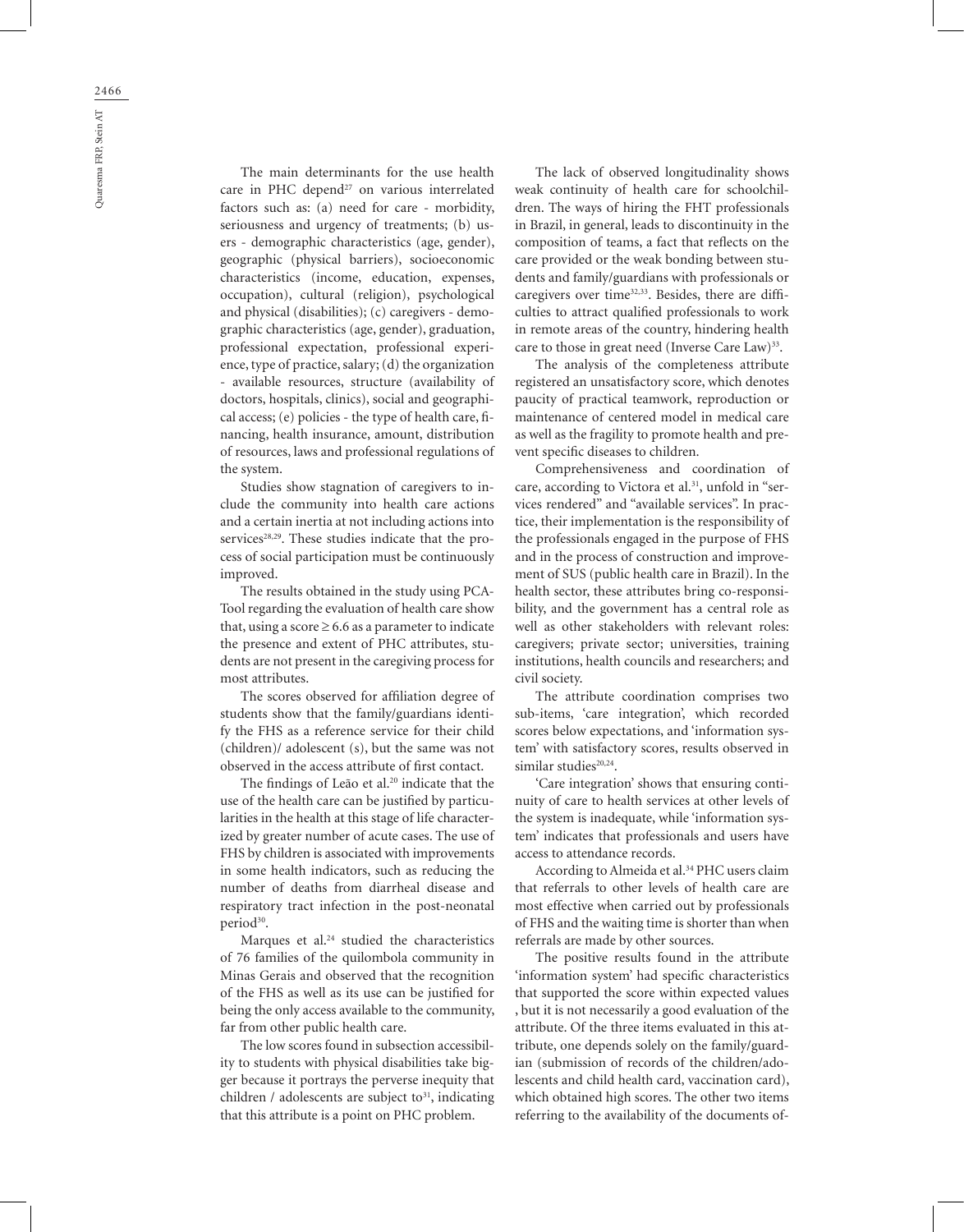fered by children health care to family/guardian, the score was insufficient.

For derived attributes, evaluated scores were not satisfactory. Thus, family guidance and community guidance are not recognized by family/ caregiver indicating that the model for the protection of children's health is not oriented towards the primary care guidelines. FHS, as a priority for the organization and expansion of health care, must have solid bases to promote health and quality of life to individuals, families, and communities.

When comparing the PHC attributes of between students with and without physical disabilities, this study shows small differences, emphasizing that the biggest challenges lie in ensuring basic health care to children, characterized by fragmented and disjointed care with other levels of care network to children.

Among the limitations observed in this study are: a) difficulty in obtaining the cluster sample of the resulting sample calculation that, according to the selection strategy, sometimes resulted in school transfer; b) telephone contacts, incorrect or nonexistent home addresses; c) high number of refusals; difficulty to compare with similar studies due to the lack of studies reported in the literature; e) limited comparison between groups, because there was a smaller number of physically challenged children compared to non-challenged children, which hindered the significance of statistical analyses.

Finally, study draws attention to the challenges to be undertaken by PHC professionals and managers to strengthen health care to children with or without disabilities, such as ensuring that policies aimed at these groups take effect promoting improvements of health care, better qualification of caregivers to overcome barriers related to human resources and existing gaps already reported in other studies.

## **Collaborations**

FRP Quaresma and AT Stein participated equally in all stages of the elaboration of this article.

#### **References**

- 1. Jones LBS, Bellis MA, Wood S, Hughes K, McCoy E, Eckley L, Bates G, Mikton C, Shakespeare T, Officer A. Prevalence and risk of violence against children with disabilities: a systematic review and meta-analysis of observational studies. *Lancet* 2012; 380(3):899-907.
- 2. Interdonato GC, Greguol M. Qualidade de vida e prática habitual de atividade física em adolescentes com deficiência. *Rev. bras. crescimento desenvolv. hum.* 2011; 21(2):282-295.
- 3. Morrison EH, George V, Mosqueda L. Primary care for adults with physical disabilities: perceptions from consumer and provider focus groups*. Fam Med* 2008; 40(9):645-651.
- Evans SA, Airey MC, Chell SM, Connelly JB, Rigby AS, 4. Tennant A. Disability in young adults following major trauma: 5 year follow up of survivors. *BMC Public Health* 2003; 3:8.
- 5. Gotler RS. The Science. Art, and Policy of Primary Care. *Ann fam med* 2009; 7(3):194-195.
- 6. Miller WL, Crabtree BF, Nutting PA, Stange KC, Jaén CR. Primary Care Practice Development: A Relationship-Centered Approach. *Ann fam med* 2010; 8(Supl. 13):S68-S79.
- Almeida C. Eqüidade e reforma setorial na América 7. Latina: um debate necessário. *Cad Saude Publica* 2002; 18(Supl.):23-36.
- Harris M, Haines A. Brasil's Family Health Programme. 8.*BMJ* 2010; 341:c6542.